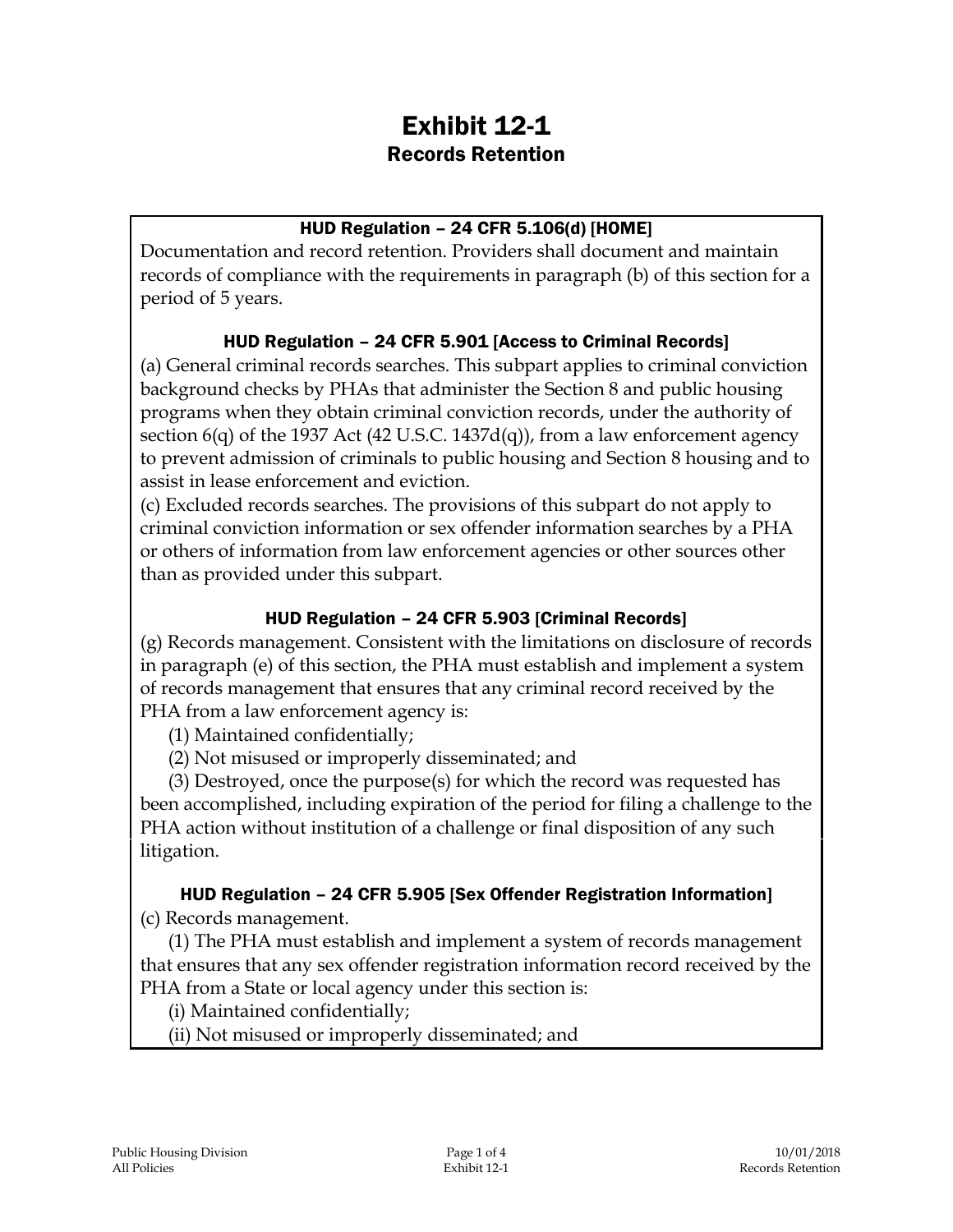(iii) Destroyed, once the purpose for which the record was requested has been accomplished, including expiration of the period for filing a challenge to the PHA action without institution of a challenge or final disposition of any such litigation.

(2) The records management requirements do not apply to information that is public information, or is obtained by a PHA other than under this section.

## HUD Regulation – 24 CFR 5.2007(e) [VAWA]

(12) The covered housing provider must keep a record of all emergency transfers requested under its emergency transfer plan, and the outcomes of such requests, and retain these records for a period of three years, or for a period of time as specified in program regulations. Requests and outcomes of such requests must be reported to HUD annually.

## HUD Regulation – 24 CFR 880.603(b)

(3) Records on applicants and approved eligible families, which provide racial, ethnic, gender and place of previous residency data required by HUD, must be maintained and retained for three years.

## HUD Regulation – 24 CFR 882.809(p)

Records and reports. Each recipient of assistance under this subpart must keep any records and make any reports that HUD may require within the timeframe required.

## HUD Regulation – 24 CFR 882.810(f)

(3) The HA must maintain records in sufficient detail to demonstrate compliance with the provisions of this section. The HA must maintain data on the racial, ethnic, gender, and disability status of displaced persons.

## HUD Regulation – 24 CFR 908.101

The purpose of this part is to require Public Housing Agencies (PHAs), including Moving-to-Work (MTW) PHAs, that operate Public Housing, Indian Housing, or Section 8 Rental Certificate, Housing Choice Voucher (HCV), Rental Voucher, and Moderate Rehabilitation programs to electronically submit certain data to HUD for those programs. These electronically submitted data are required for HUD forms: HUD–50058, including the Family Self-Sufficiency (FSS) Addendum. Applicable program entities must retain at a minimum, the last three years of the form HUD–50058, and supporting documentation, during the term of each assisted lease, and for a period of at least 3 years from the end of participation (EOP) date, to support billings to HUD and to permit an effective audit. Electronic retention of form HUD–50058 and HUD–50058–FSS and supporting documentation fulfills the record retention requirement under this section.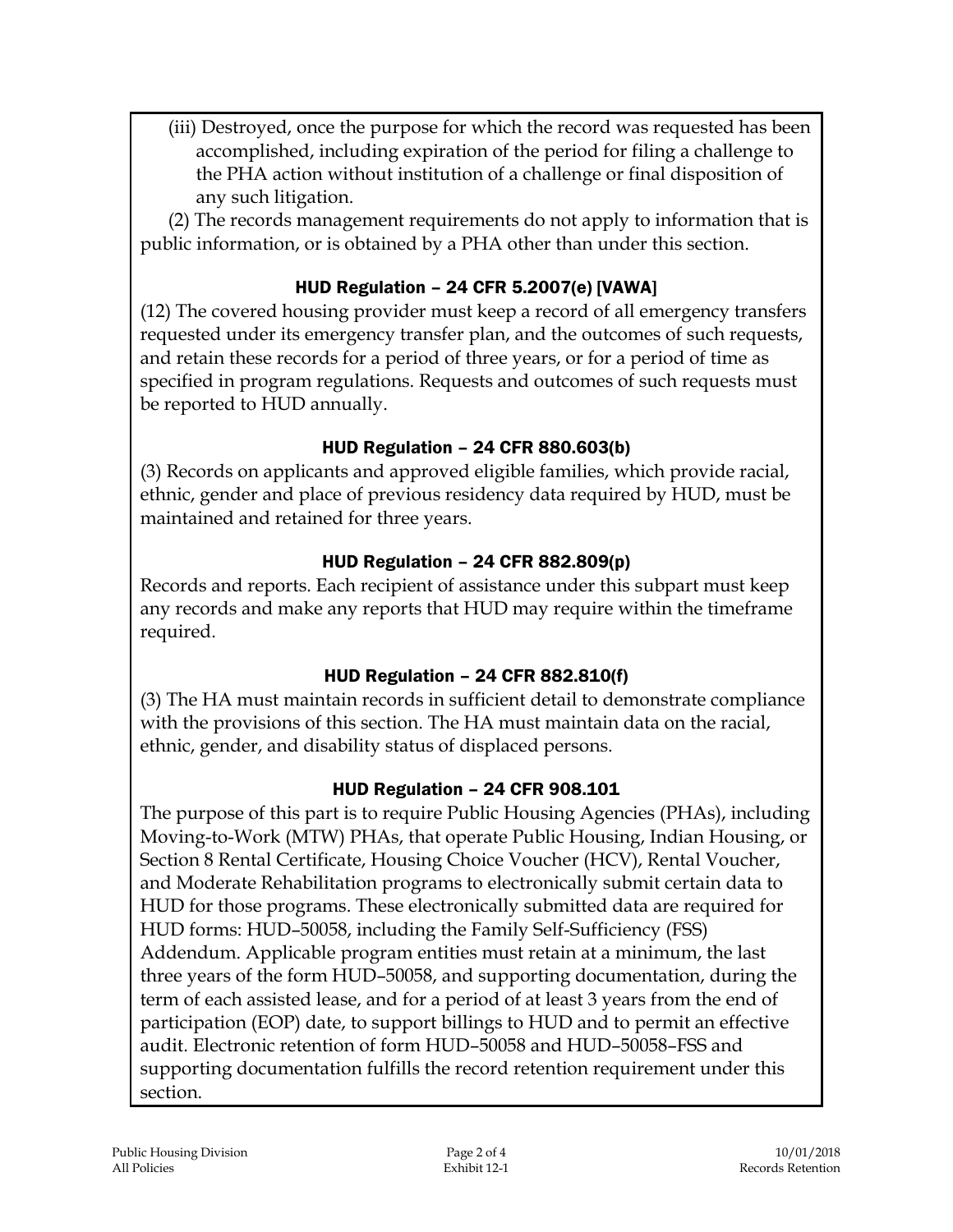## HUD Regulation – 24 CFR 982.158

(e) During the term of each assisted lease, and for at least three years thereafter, the PHA must keep:

(1) A copy of the executed lease;

(2) The HAP contract; and

(3) The application from the family.

(f) The PHA must keep the following records for at least three years:

(1) Records that provide income, racial, ethnic, gender, and disability status data on program applicants and participants;

(2) An application from each ineligible family and notice that the applicant is not eligible;

(3) HUD-required reports;

(4) Unit inspection reports;

(5) Lead-based paint records as required by part 35, subpart B of this title.

(6) Accounts and other records supporting PHA budget and financial statements for the program;

(7) Records to document the basis for PHA determination that rent to owner is a reasonable rent (initially and during the term of a HAP contract); and

(8) Other records specified by HUD.

## HUD Policy – PIH Notice 2017-12<sup>1</sup>

**Applicability:** This Notice applies to the HUD-PIH rental assistance programs: Public Housing, Section 8 Moderate Rehabilitation, Project-Based Voucher, Project-Based Certificate, and Housing Choice Voucher (HCV) Programs**.** 

**How long should the PHA maintain EIV printouts in a tenant file?** The PHA's record retention policy will determine the length of time the PHA should maintain EIV printouts in a tenant file. PHAs are authorized to maintain the EIV Income Report in the tenant file for the duration of tenancy and no longer than three years from the end of participation (EOP) date. In accordance with revised regulation, 24 CFR 908.101, PHAs are required to maintain at a minimum, the last three years of the form HUD-50058, and supporting documentation for all annual and interim reexaminations of family income. All records are to be maintained for a period of at least three years from the effective date of the action.

 $\overline{a}$ 

<sup>1</sup> Public and Indian Housing Notice 2017-12 issued August 4, 2017, "Administrative Guidance for Effective and Mandated Use of the Enterprise Income Verification (EIV) System."